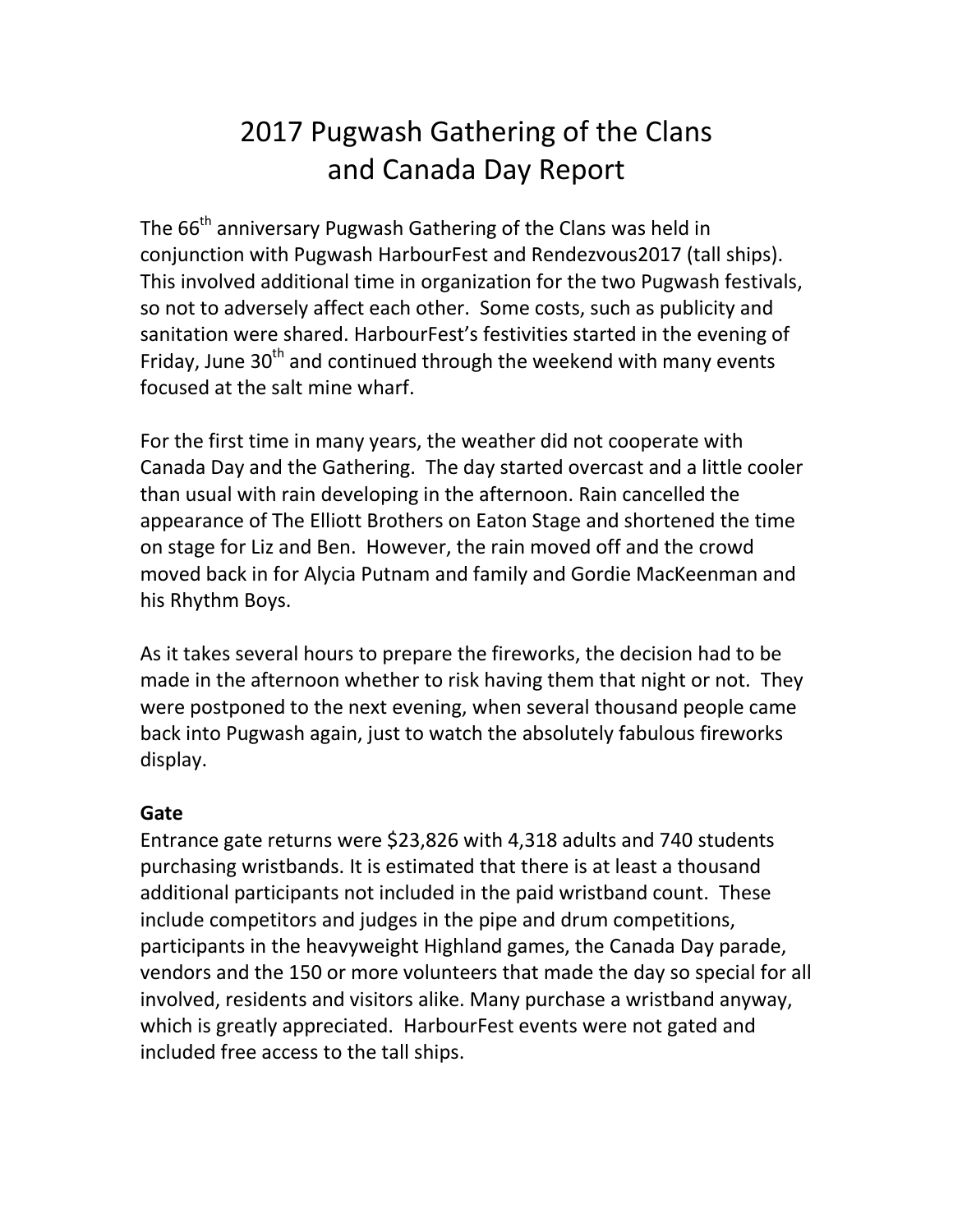## **Highland Dance**

The competition date was moved to August  $12<sup>th</sup>$  due to conflicting, larger competition held in the region on July  $1<sup>st</sup>$  this year. The day started with 125 registered dancers competing on Eaton Stage in Highland Dance. The weather turned on us again and the second half of the competition was held at the Pugwash Legion. The Bonnie Gael Huston Memorial Trophy was awarded to Stephanie Goodwin, Beechville.

#### **Parade**

The theme for the Canada Day Parade was "Canada 150 The Parade Marshall was Ray Jamison. Ray is a long time volunteer with many organizations including the Pugwash C@P Site. The Parade results were:

## **Commercial**

1st: Cunningham Construction 2nd: Northshore Antique Tractors 3rd: Aggregate Equipment

## **Non- Commercial**

1st: Countryview 4H 2nd: Colin and Simon Mundle 3rd: PDHS

## **Antique Vehicles**

1st: Tatamagouche Creamery 2<sup>nd</sup>: Carl Black 3<sup>rd</sup>: 1050 Dark green Ford

**Most humorous:** O'Brien's Pharmacy

#### **Pipes and Drums**

Four pipe and drum bands competed this year. In Grade 4, first place went to Dartmouth and District Pipe and Drum Band. In Grade 5, first place went to 36 Halifax Pipes and Drums, 2<sup>nd</sup> went to Dartmouth and District Pipe and Drum Band and 3rd was Correctional Services of Canada Community Pipe and Drum Band. After the competitions were over, the bands massed and marched up Water Street as far as Black Street. The President of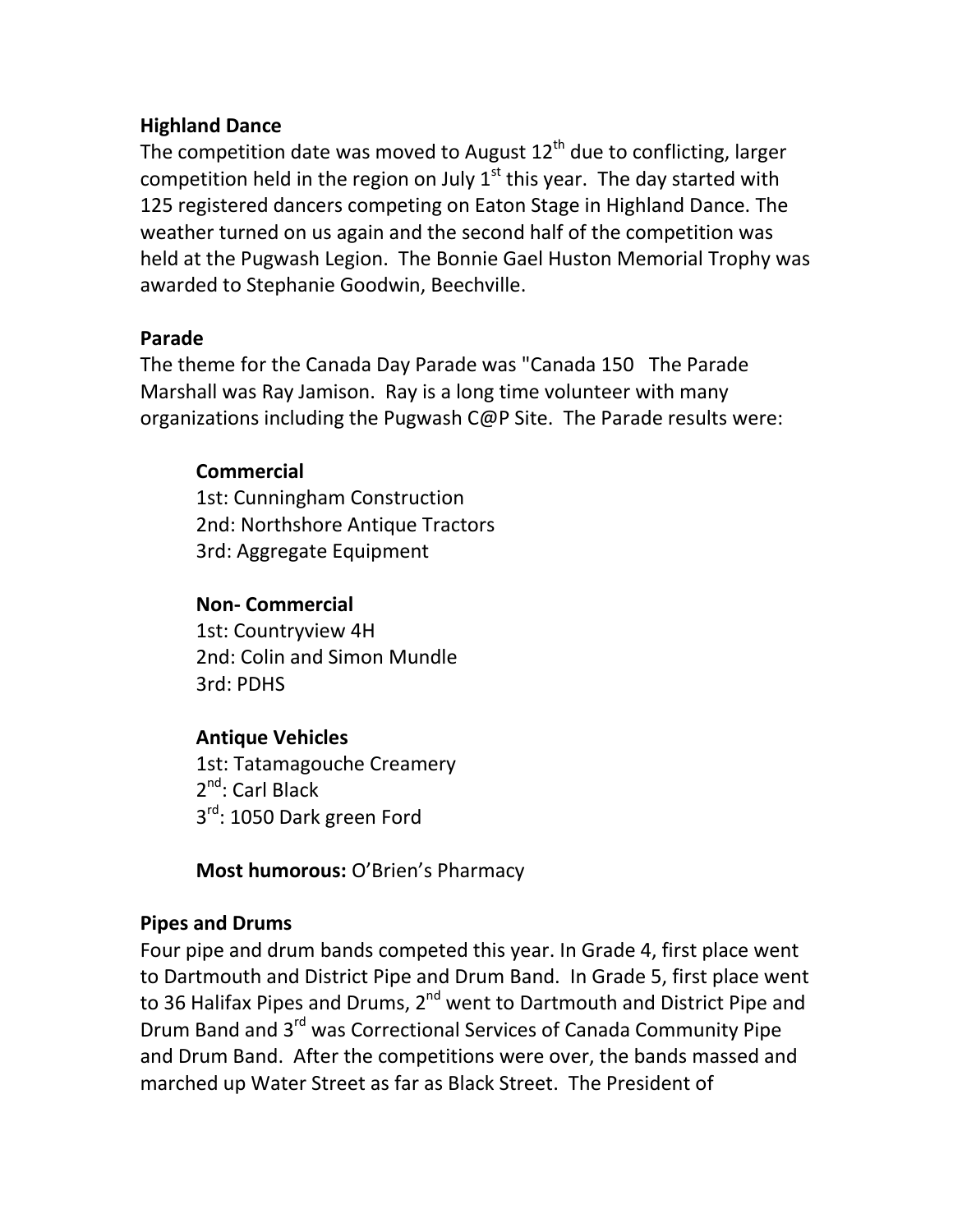Federation for Scottish Culture in Nova Scotia, Tom Wallace, was on hand to present the band prizes.

#### **Heavyweights**

The heavyweight exhibition games were held on the Cyrus Eaton Elementary School playgrounds with national and international champions showing their prowess at events such as hammer throwing and caber toss.

## **Entertainment**

The entertainment of Eaton stage rocked throughout the afternoon and evening with The Fun Tones, Liz and Ben, Paul Randy Mingo, and Alycia Putnam and family, ending up with Gordie MacKeeman and his Rhythm Boys.

#### **Finances**

Unaudited financial statement shows a profit of \$13,296. Opening bank balance (October 2016): \$45,764.32 Closing bank balance (September 2017): \$60,396.63

#### **Future costs**

We suggest the Gathering of the Clans contribute towards the cost of a new stage.

Gate income helps support local and area community non profit groups. The groups benefiting this year include: the North Cumberland Memorial Hospital Auxiliary, The Pugwash and District Volunteer Fire Department, the Pugwash and Area Ground Search and Rescue, HarbourFest, Pugwash and Area Chamber of Commerce, Pugwash Legion Peach Branch 60, Friends of the Pugwash Estuary and the Wentworth Learning Centre.

Preparations are under way for 2018, which will be held Monday, July  $2^{nd}$  as per the long standing tradition when July  $1<sup>st</sup>$  falls on a Sunday. One of the more important reasons for this is because the Parade route includes Church Street at a time of day when church services are in progress. In order for parade participants, particularly the pipe and drum bands, to be available for their competitions and other events, the parade has to be held in the morning.